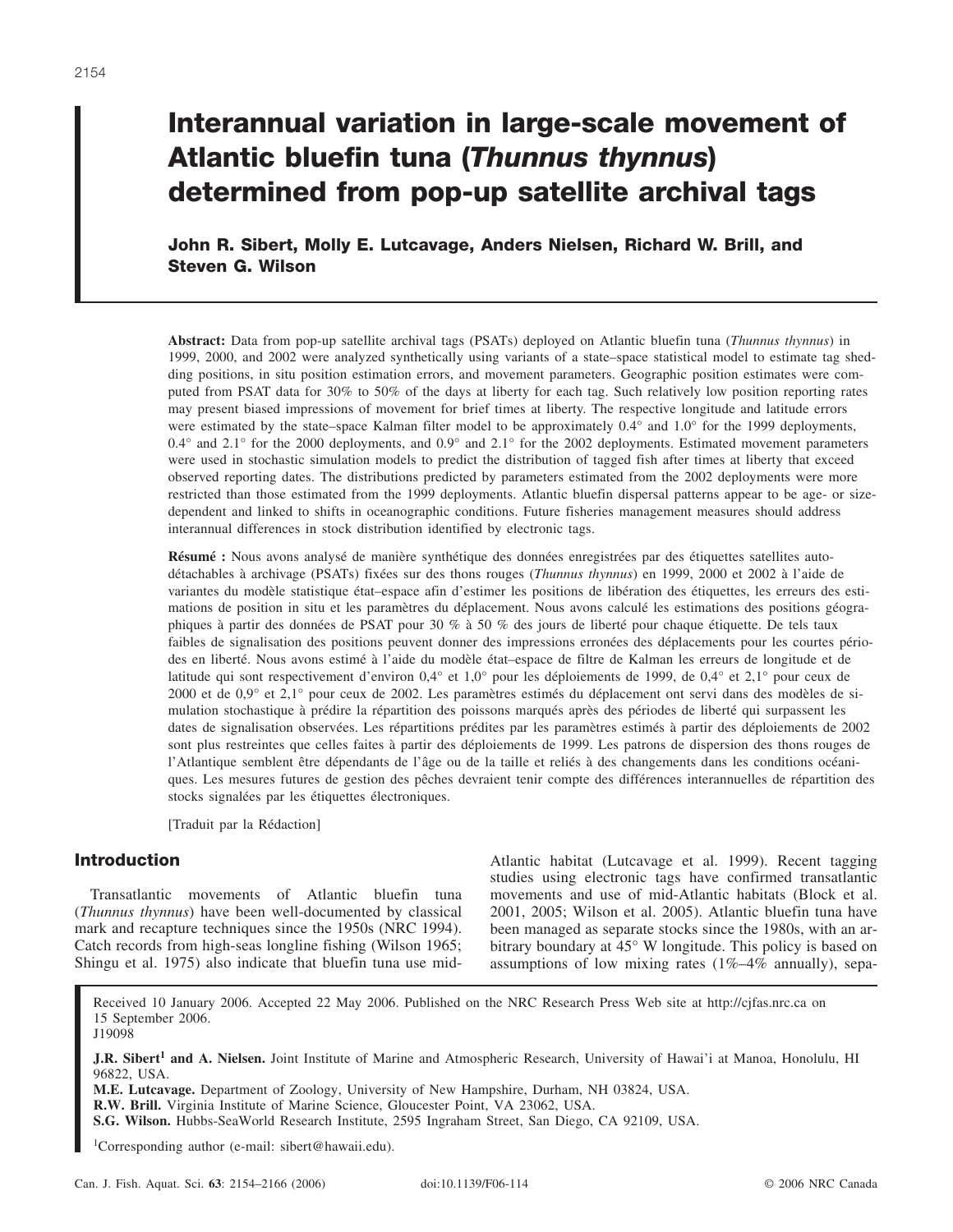rate spawning areas, and spawning site fidelity (Sissenwine et al. 1998). A recent electronic tagging study (Block et al. 2005) concluded that bluefin tuna forage throughout the Atlantic but exhibit spawning site fidelity to either the Mediterranean or the Gulf of Mexico. However, results from other tagging studies are not entirely consistent with these conclusions (Lutcavage et al. 1999; Wilson et al. 2005), and information on the reproductive status of bluefin tuna outside of the known spawning areas is extremely limited and does not rule out other spawning areas (Richards 1976; Mather et al. 1995).

Modern electronic tagging devices offer biologists a wealth of information on movement and distribution of fishes (Arnold and Dewar 2001). Pop-up satellite archival tags (PSATs) are externally attached to fish and record time, light intensity, hydrostatic pressure, and temperature. After a preset date, the tags detach themselves from the fish, rise to the sea surface, and transmit the stored information to a central location via satellite. Daily geographic position estimates are computed from the record of light intensity. The record of water pressure and temperature provides insights into the depth associations and habitat preferences of the fish and may assist in detecting tag shedding. The utility of these devices depends on retention of the device on the fish during the time at liberty and successful transmission of data. Tag shedding is a widespread problem in all tagging studies, but is seldom discussed in the realm of electronic tagging (Holland and Braun 2003). The current generation of PSATs detect and report premature releases, but earlier models lacked this capability and also did not record pressure. Thus, detection of tag shedding in early model PSATs is difficult because ambient temperature was the only additional variable recorded by the tags. Such data, when interpreted against sea surface temperature records, do not necessariy reflect whether the tag had remained on the fish (Lutcavage et al. 1999).

Parametric representation of horizontal movement (Sibert and Fournier 2001; Sibert et al. 2003) offers the possibility of using data from electronic tags to objectively detect such changes in behavior. Statistical tests can be applied to the differences in the numerical values of parameters estimated from the horizontal movements recorded by the tags under different movement hypotheses. Such changes in movement may indicate tag shedding or actual changes in behavior, such as would be required for a fish residing in the western Atlantic to begin a transatlantic migration. In addition, the estimated movement parameters can be used to extrapolate movements of tagged fish over periods of time that exceed the duration of the attachment.

We augment the PSAT data used by Wilson et al. (2005) with earlier data from PSATs deployed on larger fish (Lutcavage et al. 2000, 2001) to explore possible interannual differences in movements of Atlantic bluefin tuna in the western Atlantic Ocean. Variants of the state–space model estimated by the extended Kalman filter (Sibert and Fournier 2001; Sibert et al. 2003) are used (*i*) to estimate in situ position estimation errors and movement parameters, (*ii*) to detect apparent changes in movement, and (*iii*) to evaluate alternative hypotheses about movement. The estimated movement parameters are applied in simple simulations, using a biased random walk model, to predict the distribution of tagged fish after times at liberty extending beyond the reporting dates. In the process of conducting this analysis, we became aware of certain practical problems with the interpretation of PSAT data. We will briefly discuss these problems and their implications for the use of PSATs for the study of large-scale fish movement.

#### **Materials and methods**

Data from PSATs deployed in 1999, 2000, and 2002 were reanalyzed. Details of deployment and attachment methods are described briefly here and in more detail elsewhere (Lutcavage et al. 1999, 2001). All deployments used PTT-100 tags from Microwave Telemetry Inc. (MWT) (Columbia, Maryland, USA). During the period from 1999 through 2002, the tag manufacturer made several improvements to both the hardware and software in the tags. Tag attachment methods were improved and deployment strategies were modified. In addition, availability of fish suitable for tagging differed because tagging was conducted from commercial fishing boats using harpoon, rod and reel, and purse seine capture methods.

In 1999 and 2000, the tags were attached to dorsal musculature of the fish using a medical-grade nylon dart and 1.68 mm monofilament fishing line. Tags were deployed on the commercial fishery size class known as "giant bluefin" (size >140 kg in weight or 205 cm curved fork length, CFL) captured by rod and reel in September and October in the southern Gulf of Maine in the northwest Atlantic Ocean and were programmed to release and transmit after 1, 2, 3, or 4 quarters of a year at liberty. These tags did not have pressure sensors or fail-safe mechanisms (see below). Consequently, there is some uncertainty that all data transmitted by the tag were recorded while the tag was actually attached to the fish.

In 2002, the tags were equipped with depth sensors and attached to the dorsal musculature of the fish with flat metal darts constructed of both stainless steel and titanium (Wildlife Computers Inc., Redmond, Washington, USA). The 2002 MWT tag software incorporated a fail-safe mechanism that initiated release and data transmission if the tag approached its depth limit (~1200 m) or remained at a constant depth for 4 days (i.e., if the fish was dead on the bottom or the tag had prematurely detached and was floating at the surface). Most tags were deployed after capture via purse seiner in the southern Gulf of Maine (one was deployed off North Carolina). Groups of up to 20 fish from the same school were captured and released (Wilson et al. 2005). Most in the 2002 deployments were in the commercial category "large medium" (105 kg < weight < 140 kg; 185 cm < CFL < 205 cm) fish. Tags were all programmed to detach from the fish and initiate data transmission on 1 June 2003. In addition to the usual light and temperature sensors, these tags were also equipped with pressure sensors. Details of all tag deployments are given in Table 1.

Times of sunrise and sunset are used to estimate geographic position for each day of transmitted data using the MWT proprietary algorithm. Geographic positions are not estimated for every day at liberty because either no data are received for that day or the light record is not informative of geographic position. We define "reporting rate" for position, temperature, and depth as the proportion of days at liberty with position estimates, temperature records, and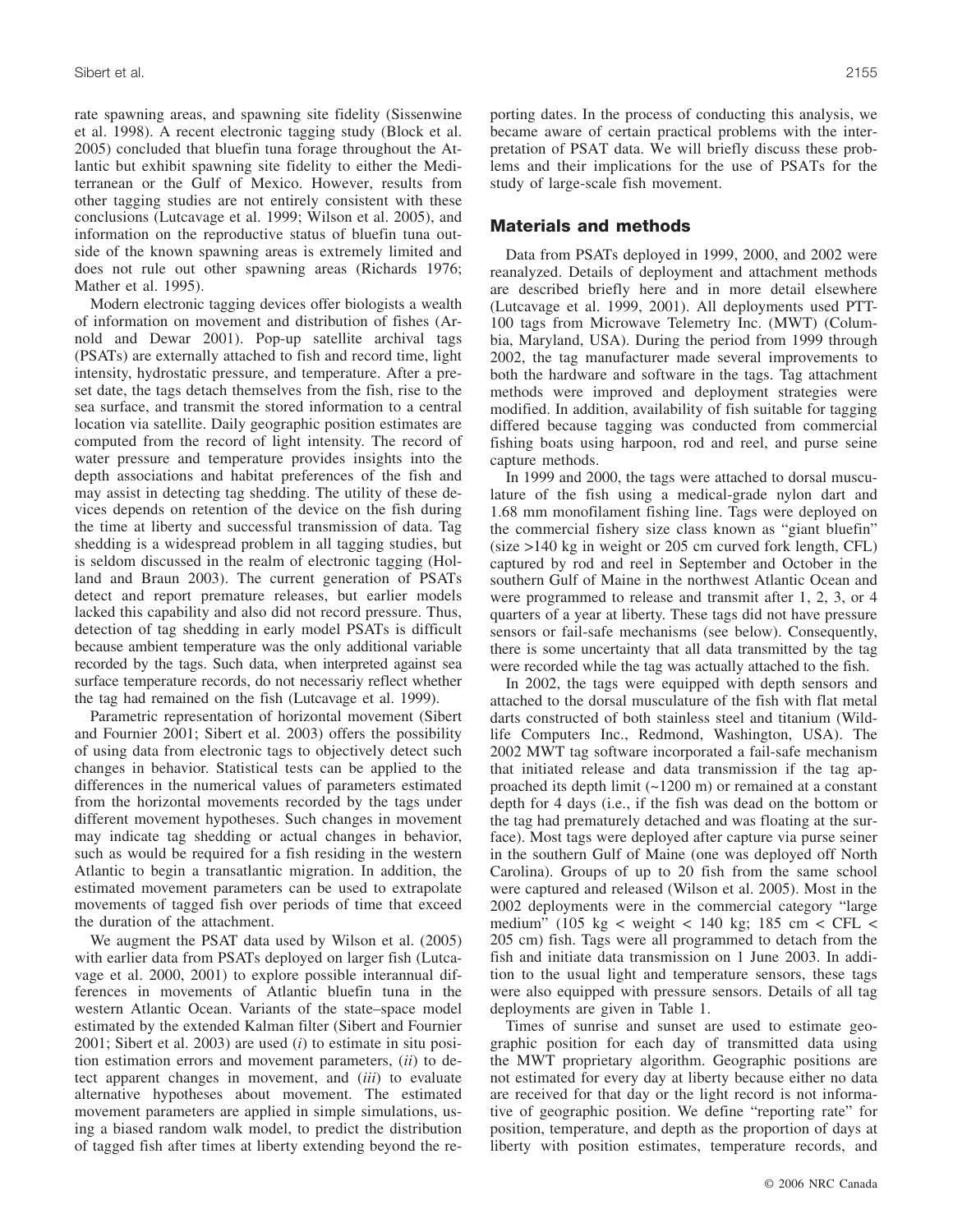|  |  |  | Table 1. Summary of release and reporting information for all tags. |  |  |
|--|--|--|---------------------------------------------------------------------|--|--|
|  |  |  |                                                                     |  |  |

|                 |                              |                                |                |          | Position       |              | Depth           |                                | Temperature                                   |                          |
|-----------------|------------------------------|--------------------------------|----------------|----------|----------------|--------------|-----------------|--------------------------------|-----------------------------------------------|--------------------------|
|                 |                              |                                | Weight at      | Days at  |                |              |                 |                                |                                               |                          |
| Tag No.         | Release date                 | Report date                    | release $(kg)$ | liberty  | Days           | $\%$         | Days            | $\%$                           | Days                                          | $\%$                     |
|                 | 1999-2000 deployment         |                                |                |          |                |              |                 |                                |                                               |                          |
| 2966            | 24 Sept. 1999                | 30 June 2000                   | 260.5          | 281      | 192            | 68.3         |                 | $\overline{\phantom{0}}$       |                                               |                          |
| X5312           | 24 Sept. 1999                | 30 June 2000                   | 135.9          | 281      | 178            | 63.4         |                 |                                |                                               |                          |
| 3631            | 25 Sept. 1999                | 14 Apr. 2000                   | 362.4          | 203      | 68             | 33.5         |                 |                                |                                               |                          |
| 3652            | 27 Sept. 1999                | 14 Apr. 2000                   | 226.5          | 201      | 133            | 66.2         |                 |                                | $\overline{\phantom{0}}$                      | $\overline{\phantom{0}}$ |
| 2975            | 2 Oct. 1999                  | 14 Sept. 2000                  |                | 349      | 169            | 48.4         |                 | $\qquad \qquad \longleftarrow$ | $\hspace{0.1mm}-\hspace{0.1mm}$               |                          |
| 2974            | 3 Oct. 1999                  | 14 Sept. 2000                  | 317.1          | 348      | 79             | 22.7         | $\qquad \qquad$ | $\qquad \qquad -$              |                                               | $\qquad \qquad$          |
| X5325           | 8 Oct. 1999                  | 25 Dec. 1999                   | 158.6          | 79       | 62             | 78.5         |                 |                                | $\hspace{0.05cm}$                             |                          |
| 2979            | 8 Oct. 1999                  | 25 Dec. 1999                   | 181.2          | 79       | 51             | 64.6         |                 | $\qquad \qquad \longleftarrow$ |                                               |                          |
| 3656            | 8 Oct. 1999                  | 14 Apr. 2000                   | 226.5          | 190      | 150            | 79.0         |                 |                                |                                               |                          |
| 5328            | 8 Oct. 1999                  | 14 Apr. 2000                   | 181.2          | 190      | 123            | 64.7         |                 | $\overline{\phantom{m}}$       | $\hspace{0.05cm}$                             |                          |
| 2982            | 8 Oct. 1999                  | 31 Aug. 2000                   | 203.9          | 329      | 161            | 48.9         |                 | $\qquad \qquad$                |                                               |                          |
| 3704            | 8 Oct. 1999                  | 31 Aug. 2000                   | 158.6          | 329      | 153            | 46.5         |                 | $\qquad \qquad$                | $\qquad \qquad \longleftarrow$                |                          |
| 3648            | 14 Sept. 2000                | 1 Sept. 2001                   | 181.0          | 353      | 129            | 36.5         |                 |                                |                                               |                          |
| 3665            | 14 Sept. 2000                | 1 Sept. 2001                   | 249.2          | 353      | 74             | 21.0         |                 |                                | $\qquad \qquad \overbrace{\qquad \qquad }^{}$ |                          |
| 3667            | 14 Sept. 2000                | 1 Sept. 2001                   | 215.2          | 353      | 93             | 26.4         |                 |                                |                                               | $\overline{\phantom{0}}$ |
|                 |                              |                                |                |          |                |              |                 |                                |                                               |                          |
| 2002 deployment |                              |                                |                |          |                |              |                 |                                |                                               |                          |
| 4659            | 17 July 2002                 | 27 July 2002                   | 181.4          | 11       | 6              | 54.6         | 6               | 54.6                           | 6                                             | 54.6                     |
| 5026            | 17 July 2002                 | 29 July 2002                   | 181.4          | 13       | 11<br>9        | 84.6         | 13              | 100.0                          | 13                                            | 100.0                    |
| A188<br>5028    | 17 July 2002                 | 4 Aug. 2002                    | 136.1<br>158.7 | 19<br>62 | 18             | 47.4<br>29.0 | 10<br>60        | 52.6<br>96.8                   | 10<br>61                                      | 52.6<br>98.4             |
| A191            | 17 July 2002<br>17 July 2002 | 16 Sept. 2002                  | 204.1          | 64       | 8              | 12.5         | 31              | 48.4                           | 32                                            | 50.0                     |
| A202            | 17 July 2002                 | 18 Sept. 2002<br>18 Sept. 2002 | 204.1          | 64       | 20             | 31.3         | 33              | 51.6                           | 33                                            | 51.6                     |
| A189            | 17 July 2002                 | 22 Jan. 2003                   | 136.1          | 190      | $\overline{2}$ | 1.1          | 13              | 6.8                            | 18                                            | 9.5                      |
| 5027            | 17 July 2002                 | 20 Feb. 2003                   | 136.1          | 219      | 39             | 17.8         | 114             | 52.1                           | 101                                           | 46.1                     |
| 5024            | 17 July 2002                 | 17 Mar. 2003                   | 113.4          | 244      | 68             | 27.9         | 120             | 49.2                           | 113                                           | 46.3                     |
| 5025            | 17 July 2002                 | 18 Mar. 2003                   | 136.1          | 245      | 78             | 31.8         | 118             | 48.2                           | 112                                           | 45.7                     |
| 5280            | 1 Aug. 2002                  | 15 Sept. 2002                  | 136.1          | 46       | 18             | 39.1         | 46              | 100.0                          | 46                                            | 100.0                    |
| A208            | 1 Aug. 2002                  | 5 Oct. 2002                    | 136.1          | 66       | $\overline{4}$ | 6.1          | $\overline{c}$  | 3.0                            | 7                                             | 10.6                     |
| A199            | 1 Aug. 2002                  | 19 Oct. 2002                   | 113.4          | 80       | 20             | 25.0         | 36              | 45.0                           | 35                                            | 43.8                     |
| A205            | 1 Aug. 2002                  | 29 Oct. 2002                   | 113.4          | 90       | 17             | 18.9         | 42              | 46.7                           | 43                                            | 47.8                     |
| 5283            | 1 Aug. 2002                  | 6 Nov. 2002                    | 90.7           | 98       | 32             | 32.7         | 92              | 93.9                           | 93                                            | 94.9                     |
| 5269            | 1 Aug. 2002                  | 27 Nov. 2002                   | 136.1          | 119      | 37             | 31.1         | 98              | 82.4                           | 103                                           | 86.6                     |
| 5267            | 1 Aug. 2002                  | 9 Dec. 2002                    | 136.1          | 131      | 45             | 34.4         | 109             | 83.2                           | 115                                           | 87.8                     |
| 5279            | 1 Aug. 2002                  | 13 Dec. 2002                   | 181.4          | 135      | 19             | 14.1         | 95              | 70.4                           | 90                                            | 66.7                     |
| A206            | 1 Aug. 2002                  | 14 Dec. 2002                   | 181.4          | 136      | 19             | 14.0         | 2               | 1.5                            | $\overline{4}$                                | 2.9                      |
| A190            | 1 Aug. 2002                  | 29 Dec. 2002                   | 181.4          | 151      | $26\,$         | 17.2         | 59              | 39.1                           | 60                                            | 39.7                     |
| 5281            | 1 Aug. 2002                  | 2 Jan. 2003                    | 90.7           | 155      | 30             | 19.4         | 130             | 83.9                           | 129                                           | 83.2                     |
| 5282            | 1 Aug. 2002                  | 22 Jan. 2003                   | 204.1          | 175      | 56             | 32.0         | 131             | 74.9                           | 128                                           | 73.1                     |
| 5272            | 1 Aug. 2002                  | 25 Jan. 2003                   | 136.1          | 178      | 54             | 30.3         | 121             | 68.0                           | 123                                           | 69.1                     |
| A195            | 1 Aug. 2002                  | 30 Jan. 2003                   | 136.1          | 183      | 37             | 20.2         | 17              | 9.3                            | 17                                            | 9.3                      |
| 5274            | 1 Aug. 2002                  | 7 Feb. 2003                    | 181.4          | 191      | 44             | 23.0         | 109             | 57.1                           | 108                                           | 56.5                     |
| 5271            | 1 Aug. 2002                  | 20 Feb. 2003                   | 136.1          | 204      | 66             | 32.4         | 135             | 66.2                           | 114                                           | 55.9                     |
| 5276            | 1 Aug. 2002                  | 7 Mar. 2003                    | 158.7          | 219      | 51             | 23.3         | 107             | 48.9                           | 116                                           | 53.0                     |
| 5273            | 1 Aug. 2002                  | 7 Apr. 2003                    | 181.4          | 250      | 84             | 33.6         | 70              | 28.0                           | 90                                            | 36.0                     |
| 5270            | 1 Aug. 2002                  | 7 May 2003                     | 136.1          | 280      | 78             | 27.9         | 89              | 31.8                           | 92                                            | 32.9                     |
| 5275            | 1 Aug. 2002                  | 1 June 2003                    | 181.4          | 305      | 107            | 35.1         | 133             | 43.6                           | 125                                           | 41.0                     |
| 5278            | 1 Aug. 2002                  | 1 June 2003                    | 158.7          | 305      | 69             | 22.6         | 130             | 42.6                           | 152                                           | 49.8                     |
| 5362            | 9 Aug. 2002                  | 18 Aug. 2002                   | 158.7          | 10       | 10             | 100.0        | 10              | 100.0                          | 10                                            | 100.0                    |
| 5305            | 9 Aug. 2002                  | 18 Aug. 2002                   | 136.1          | 10       | 10             | 100.0        | 10              | 100.0                          | 10                                            | 100.0                    |
| 5302            | 9 Aug. 2002                  | 21 Aug. 2002                   | 90.7           | 13       | 12             | 92.3         | 12              | 92.3                           | 12                                            | 92.3                     |
| 5019            | 9 Aug. 2002                  | 31 Aug. 2002                   | 136.1          | 23       | 19             | 82.6         | 23              | 100.0                          | 23                                            | 100.0                    |
| 5021            | 9 Aug. 2002                  | 19 Sept. 2002                  | 136.1          | 42       | 13             | 31.0         | $42\,$          | 100.0                          | 42                                            | 100.0                    |
| 5020            | 9 Aug. 2002                  | 24 Sept. 2002                  | 158.7          | 47       | 24             | 51.1         | 47              | 100.0                          | 47                                            | 100.0                    |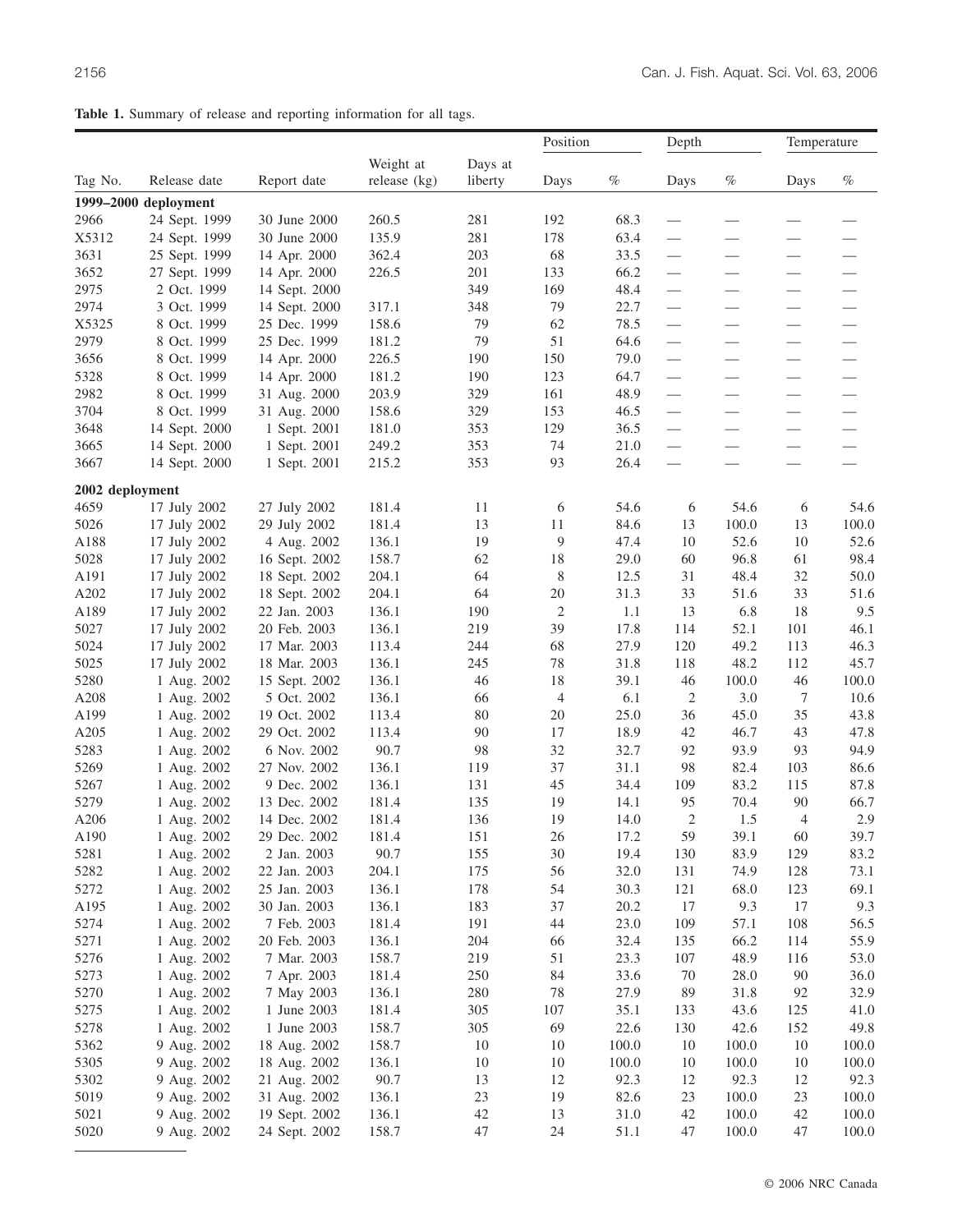|         |                        |               |                             |                    | Position       |      | Depth                    |       | Temperature |       |
|---------|------------------------|---------------|-----------------------------|--------------------|----------------|------|--------------------------|-------|-------------|-------|
| Tag No. | Release date           | Report date   | Weight at<br>release $(kg)$ | Days at<br>liberty | Days           | $\%$ | Days                     | $\%$  | Days        | $\%$  |
| 5314    | 9 Aug. 2002            | 26 Oct. 2002  | 158.7                       | 79                 | 17             | 21.5 | 74                       | 93.7  | 76          | 96.2  |
| 5320    | 9 Aug. 2002            | 4 Nov. 2002   | 136.1                       | 88                 | 30             | 34.1 | 83                       | 94.3  | 84          | 95.5  |
| 5374    | 9 Aug. 2002            | 11 Dec. 2002  | 136.1                       | 125                | 35             | 28.0 | 110                      | 88.0  | 110         | 88.0  |
| 5023    | 9 Aug. 2002            | 15 Dec. 2002  | 158.7                       | 129                | 52             | 40.3 | 108                      | 83.7  | 102         | 79.1  |
| 5310    | 9 Aug. 2002            | 19 Dec. 2002  | 147.4                       | 133                | 38             | 28.6 | 81                       | 60.9  | 81          | 60.9  |
| 5376    | 9 Aug. 2002            | 16 Feb. 2003  | 136.1                       | 192                | 45             | 23.4 | 126                      | 65.6  | 125         | 65.1  |
| 5301    | 9 Aug. 2002            | 22 Feb. 2003  | 136.1                       | 198                | 43             | 21.7 | 98                       | 49.5  | 104         | 52.5  |
| 5268    | 9 Aug. 2002            | 7 Mar. 2003   | 90.7                        | 211                | 40             | 19.0 | 116                      | 55.0  | 108         | 51.2  |
| 5367    | 9 Aug. 2002            | 1 June 2003   | 113.4                       | 297                | 39             | 13.1 | 181                      | 60.9  | 173         | 58.3  |
| 5303    | 17 Aug. 2002           | 1 Mar. 2003   | 113.4                       | 197                | 34             | 17.3 | 56                       | 28.4  | 55          | 27.9  |
| X5325   | 6 Sept. 2002           | 25 Sept. 2002 | 204.1                       | 20                 | 3              | 15.0 | 20                       | 100.0 | 20          | 100.0 |
| X5312   | 30 Sept. 2002          | 6 Oct. 2002   | 226.8                       | 7                  | $\overline{c}$ | 28.6 | 7                        | 100.0 | 7           | 100.0 |
| 5365    | 30 Sept. 2002          | 6 Oct. 2002   | 249.4                       | 7                  | 5              | 71.4 | 7                        | 100.0 | 7           | 100.0 |
| 5377    | 30 Sept. 2002          | 8 Oct. 2002   | 181.4                       | 9                  | 3              | 33.3 | 9                        | 100.0 | 9           | 100.0 |
| 5313    | 30 Sept. 2002          | 12 Oct. 2002  | 294.8                       | 13                 | $\overline{c}$ | 15.4 | 13                       | 100.0 | 13          | 100.0 |
| 5307    | 30 Sept. 2002          | 16 Oct. 2002  | 272.1                       | 17                 | 5              | 29.4 | 17                       | 100.0 | 17          | 100.0 |
| 5352    | 30 Sept. 2002          | 24 Oct. 2002  | 204.1                       | 25                 | 3              | 12.0 | 25                       | 100.0 | 25          | 100.0 |
| 5299    | 30 Sept. 2002          | 1 Nov. 2002   | 204.1                       | 33                 | 9              | 27.3 | 33                       | 100.0 | 33          | 100.0 |
| 5369    | 30 Sept. 2002          | 1 Feb. 2003   | 226.8                       | 125                | 17             | 13.6 | 74                       | 59.2  | 73          | 58.4  |
| 5265    | 10 Oct. 2002           | 16 Oct. 2002  | 181.4                       | 7                  | 3              | 42.9 | 7                        | 100.0 | 7           | 100.0 |
| 5328    | 10 Oct. 2002           | 9 Nov. 2002   | 272.1                       | 31                 | 17             | 54.8 | 31                       | 100.0 | 31          | 100.0 |
| 5326    | 14 Jan. 2003           | 11 May 2003   | 124.7                       | 118                | 65             | 55.1 | 99                       | 83.9  | 98          | 83.1  |
|         | Median (1999 releases) |               | 203.9                       | 242                | 142            | 64.0 | $\overline{\phantom{0}}$ |       |             |       |
|         | Median (2000 releases) |               | 215.2                       | 353                | 93             | 26.4 | $\sim$                   |       |             |       |
|         | Median (2002 releases) |               | 147.4                       | 118                | 20             | 28.6 | 59                       | 70.4  | 60          | 69.1  |

**Note:** Days at liberty is the number of days between the dates of release and reporting. The columns of Position, Depth, and Temperature report the number of days and the percentage of days at liberty with position, depth, and temperature estimates, respectively. No data were available for Depth and Temperature for releases in 1999 and 2000.

depth records, respectively. MWT PSATs broadcast estimate time of sunrise and sunset and temperature records covering 1 day in a single transmission to the tag manufacturer via the Argos satellite network. For tags with pressure sensors, the pressure records for the day are broadcast in a second transmission (P.W. Howey, Microwave Telemetry Inc., Columbia, Maryland, USA, personal communication). Since there is a only a small number of transmission windows available on any given day, tags which broadcast pressure records report only 50% as many sunrise and sunset records during a day as tags that do not broadcast pressure records. As a result, the position reporting rate for pressure-recording tags will be lower than that of tags that only transmit sunrise and sunset records.

The sequence of geographic positions estimated by the MWT geolocation tracks were analyzed using several variants of a state–space model estimated by the extended Kalman filter. Strictly speaking, the Kalman filter is a likelihood method that is applied to estimate the parameters of a state–space model. The term Kalman filter is often used to refer to the combined state–space and likelihood models. For simplicity, we will refer to the state–space model estimated by the extended Kalman filter as the Kalman filter or KF. The KF and the several variants used in this paper are described in the supplementary material<sup>2</sup> and Nielsen  $(2004)$ . The model parameterizes movement as a biased random walk partitioning movement into directed movement (i.e., the eastward  $(u)$  and northward  $(v)$  bias of the random walk) and dispersive movement (i.e., random variation in movement, *D*). The KF also estimates the in situ geolocation errors as the longitude (σ<sup>*x*</sup>) and average latitude (σ<sup>*x*<sub>*x*</sub></sup>) standard deviations. The equinox singularity model (Sibert et al. 2003) was used to estimate latitude geolocation errors. This parameterization enables estimation of latitude during the several days surrounding the equinox, when latitude as a function of day length is indeterminate. Two additional parameters are estimated: the maximum equinox error adjustment  $(a_0)$  and the number of days that the maximum equinox error is shifted towards the boreal summer solstice  $(b_0)$  (Hill and Braun 2001).

The first two model variants pertain to whether movement is assumed to be homogeneous during the entire time at liberty. The "change-point" model (Nielsen 2004) treats the track as a sequence of two distinct behaviors: an early and a

<sup>&</sup>lt;sup>2</sup> Supplementary data for this article are available on the journal Web site (http://cjfas.nrc.ca) or may be purchased from the Depository of Unpublished Data, Document Delivery, CISTI, National Research Council Canada, Building M-55, 1200 Montreal Road, Ottawa, ON K1A 0R6, Canada. DUD 5074. For more information on obtaining material refer to http://cisti-icist.nrc-cnrc.gc.ca/irm/unpub\_e.shtml.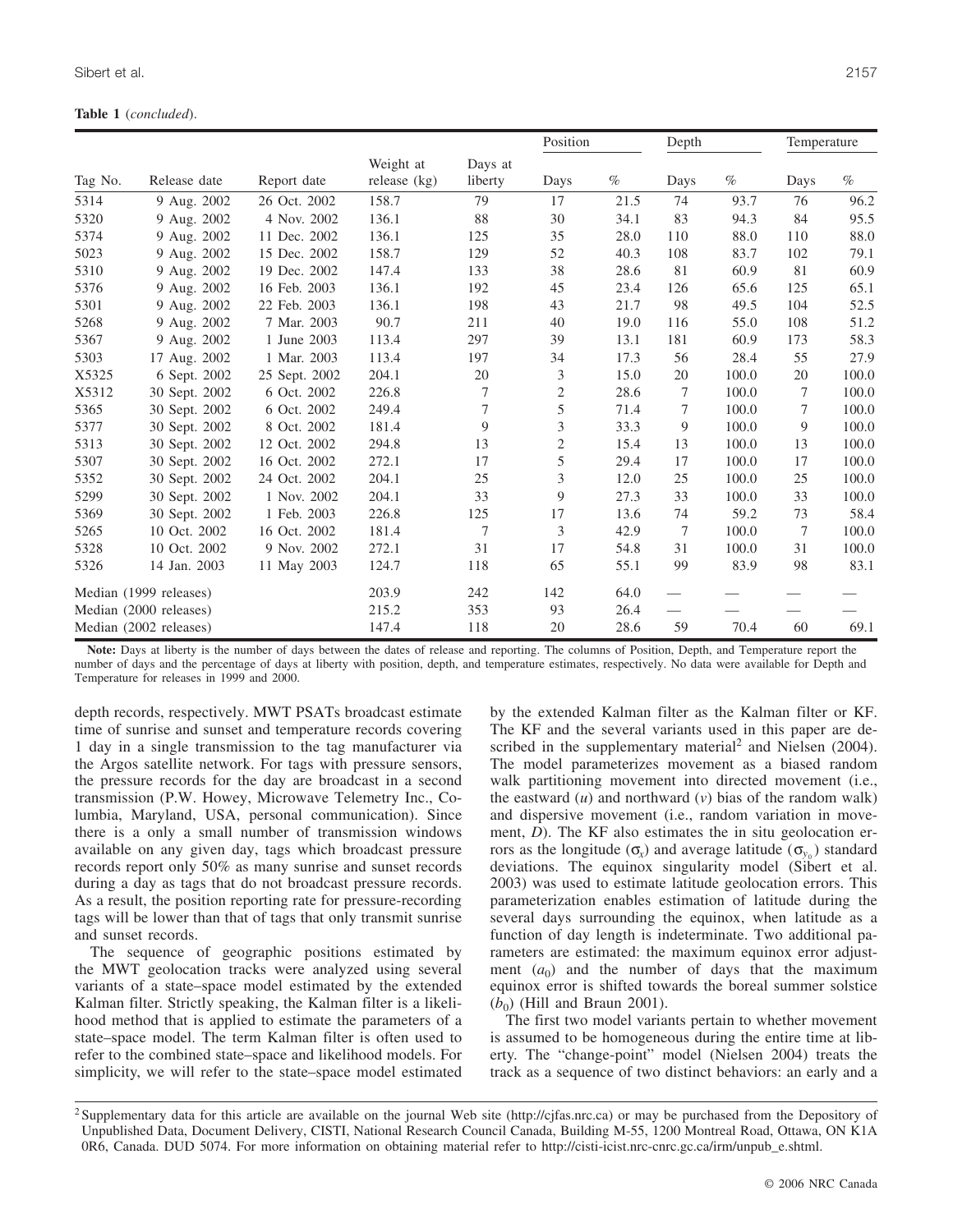**Fig. 1.** Temporal distribution of position estimates for the combined 1999 and 2000 (*a*, *b*) and the 2002 (*c*, *d*) deployments. Frequency of position estimates by 10-day period during the first 200 days liberty are shown in panels *a* and *c*. Frequency of position estimates by 10-day period in relation to the equinoxes are shown in panels *b* and *d*. Negative days indicate days prior to the equinox; positive days indicate days after the equinox. For longer periods at liberty, the histograms include observations relative to both equinoxes.



later period. The change point (i.e., the exact time when the behavior switches  $(τ)$ ) is estimated by maximum likelihood. The change-point track is represented by 11 parameters: three movement parameters for each segment  $(u_1, v_1, D_1;$ and  $u_2$ ,  $v_2$ ,  $D_2$ ), the change point (τ), and four error parameters ( $\sigma_x$ ,  $\sigma_{y_0}$ ,  $a_0$ , and  $b_0$ ). The multisegment KF variant accommodates variation in behavior by estimating different values of the movement parameters in different arbitrary geographic areas. The third KF variant pertains to whether the tracks are treated as unique events or as samples from a population. A single track model assumes that each track is unique and has distinct parameters for each track. The multitrack KF model assumes that tracks are samples from a population and represents all tracks by a single (small) set of parameters.

The state–space model represents movement as a biased random walk, the Lagrangian analog of the advection diffusion model applied to tagged tuna by Sibert et al. (1999). The biased random walk model is also the basis of the model used by Humston et al. (2000) to simulate attraction of bluefin tuna to temperature fronts. The model parameters estimated by the KF can be applied in either an advection– diffusion model or in a biased random walk. We apply a biased random walk to simulate movements of individual tagged fish to project their movements beyond the tag shedding dates. The simulated release position was near 68°W by 41°N, near the actual release positions off Cape Cod in the northwest Atlantic. The movement parameters were those estimated from the 1999 and 2002 deployments by the tworegion, multitrack model. The movements of populations of 100 tagged fish were simulated for 360 days, and their positions were reported after 30, 90, and 360 days at liberty.

All variants of the KF were implemented in AD Model Builder (Otter Research Ltd. 1994–1999). Model parameters were estimated by numerical minimization of the extended KF likelihood function either by a quasi-Newton function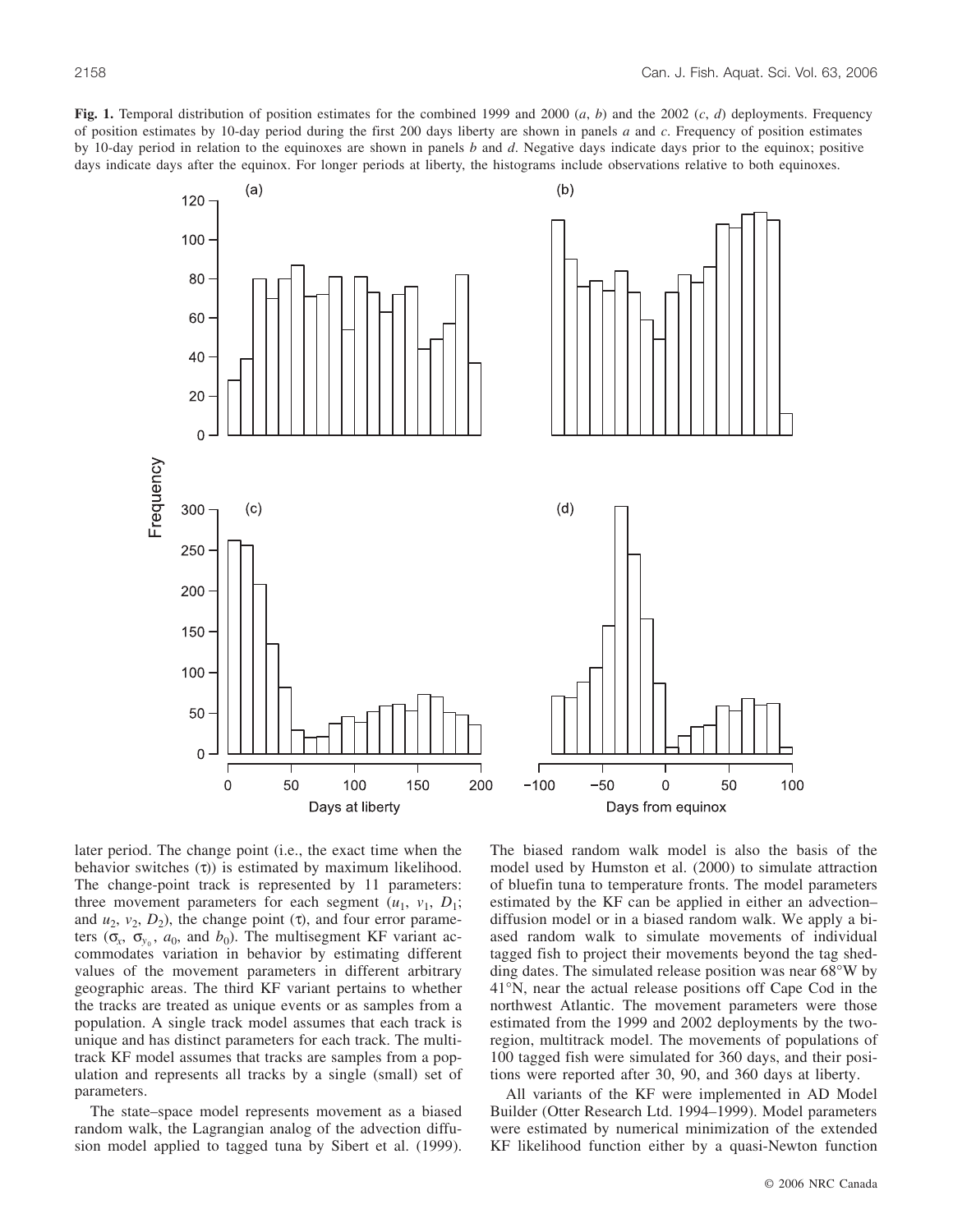minimizer or by Markov chain Monte Carlo (MCMC) optimization (Geyer 1996; Gelman et al. 2004).

#### **Results**

Details of the deployment and reporting are presented in Table 1. The earliest reporting tags (X5325 and 2979; 25 December 1999) were the first PSAT reports from deployments on a marine vertebrate. Fish tagged in 1999 and 2000 (>200 kg) were substantially larger than those tagged in 2002 (<150 kg) because almost all fish in 2002 were tagged and released from a commercial purse seiner that primarily captured large medium fish during the 2002 season. The median number of days at liberty for the 1999, 2000, and 2002 deployments were 242, 352, and 118 days, respectively, reflecting differences in programmed reporting date. The number of days with position estimates were 142, 93, and 20, respectively. Approximately 64% of the days at liberty for 1999 tags had position estimates compared with 26% to 29% for the 2000 and 2002 tags. The temperature and depth reporting rates for the 2002 tags were both approximately 70%, about twice the position reporting rate.

The distribution of position estimates over the days at liberty was not uniform (Fig. 1). The rate of recovery of position estimates was lowest around the time of the equinoxes for both tag groups. All of the 1999 and 2000 tags were released within 2 weeks of 21 September, the height of the New England bluefin fishing season and the approximate date of the boreal autumnal equinox. The position recovery rate was low for these tags during the first month at liberty and relatively constant thereafter. Most of the 2002 releases were in July and August, well before the equinox, and the position recovery rate was high during the first month at liberty. The tags deployed in September and October 2002 were at liberty for relatively short periods and had low rates of position reporting.

Substantial gaps occur in the time series of position estimates. The time interval between successive geolocation estimates (∆*t*) ranges from 1 to 120 days, the maximum gap recorded in the 2002 deployments. The 1999 and 2002 deployments are similar, with 50% of the observations separated by gaps of 1 and 2 days (Fig. 2). The observations from the 2000 deployment are more dispersed, with 50% of the observations separated by gaps of 1–4 days and a large number of gaps of more than 4 days.

The change-point variant of the KF requires 11 parameters; therefore, only tracks with 20 or more data points were analyzed (Table 2). The median estimated longitude geolocation errors,  $\sigma_r$ , ranges from 0.35° for the 2000 deployments to 0.93° for the 2002 deployments. The median estimated latitude geolocation error,  $\sigma_{y_0}$ , ranges from 1.03° for the 1999 deployments to 2.11° for the 2002 deployments. The parameters of the equinox singularity latitude error correction are not well-determined by the data, especially for the 2002 tags. The timing parameter,  $b_0$ , is in some cases on its upper bound of 50 days. Consequently, extremely large values of  $\sigma_{y_0}$  are estimated for some of the 2002 tags.

The two-segment change-point model provides a significantly better description of the data at the 95% confidence level than the one-segment model for nearly all tracks, as determined by likelihood ratio tests (Table 3). Estimates of the

**Fig. 2.** Frequency distribution of time intervals between geolocation estimates (∆*t*) for the 1999, 2000, and 2002 deployments. The boxes indicate the interquartile range (i.e., the area encompassing the central 50% of the time intervals). The horizontal line within the box indicates the median. The range bars extend outside the boxes to the most extreme data point, which is no more than 1.5 times the interquartile range. The circles are individual outliers. The ordinate has been truncated at 10 days.



directed movement parameters, *u* and *v*, are near zero for both segments of most tracks. Estimates of nondirected movement parameters, *D*, are highly variable. All of the reporting positions and most of estimated change-point positions for the 1999 and 2000 deployments occurred in the North Atlantic Subtropical Gyre (NAST) biogeochemical province (Longhurst 1998). The reporting positions and estimated change-point provisions for the 2002 deployments occurred closer in shore, usually within Northwest Atlantic Shelves (NWCS) province (Fig. 3). The distribution of the estimated change points for the 1999 deployment is very similar to the time to shedding recorded by the tags for the 2002 deployment (Fig. 4). The median days at liberty to the estimated 1999 change point is 122 compared with the 118 days for the median days to shedding for the 2002 deployments.

The data from the three deployments were analyzed by the multitrack Kalman with two regions separated by the approximate boundary between the NWCS and Gulf Steam (GFST) provinces. Tracks from the 1999 and 2000 deployments were truncated on the day closest to the estimated change point and the positions of the change points assumed to be "known" reporting positions (i.e., fixed endpoints) in the KF analysis (Table 4).

The geolocation errors estimated by the combined multitrack model were slightly higher than medians of the estimates from the single-track models (Table 2). Estimated values of the dispersive movement parameter (*D*) for the multitrack models were higher than the median estimates from single-track models, and the absolute values of directed movement parameters (*u*, *v*) were also higher than for the single-track models.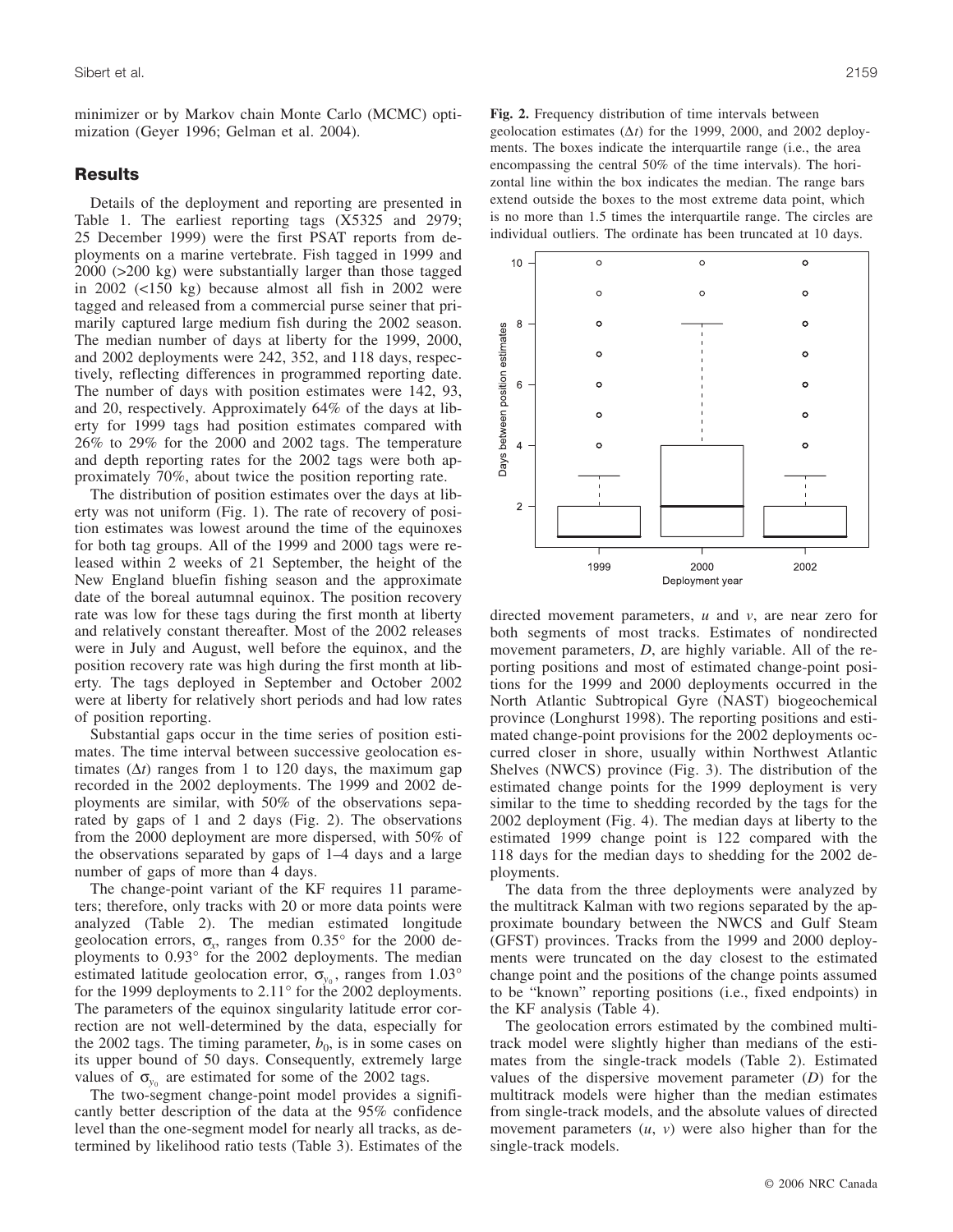**Table 2.** Summary of parameter estimates for all tags using the change-point variant of the Kalman filter model.

| Tag         | $\boldsymbol{u}_1$       | $\nu_1$                  | $\mathcal{D}_1$ | $\boldsymbol{u}_2$       | $v_2$                    | $D_2$  | $\mathsf{O}_x$ | $\sigma_{y_0}$ | $\boldsymbol{a}_0$ | $b_{0}% =\sqrt{b_{0}}\left( 1-\frac{1}{\sqrt{b_{0}}}\right) ^{2}$ |
|-------------|--------------------------|--------------------------|-----------------|--------------------------|--------------------------|--------|----------------|----------------|--------------------|-------------------------------------------------------------------|
| 2966*       | 7.79                     | 1.00                     | 535.6           | 0.78                     | $-3.60$                  | 175.5  | 0.38           | 0.91           | 0.0427             | 20.26                                                             |
| X5312*      |                          |                          | 363.3           | $\equiv$                 | $\qquad \qquad$          | 4.3    | 0.44           | 1.46           | 0.0055             | 11.69                                                             |
| 3631*       | 19.75                    | $-1.79$                  | 1997.6          | 6.22                     | 5.93                     | 317.7  | 0.37           | 1.11           | 0.0651             | 17.07                                                             |
| 3652*       |                          | $\overline{\phantom{0}}$ | 1061.4          | $\equiv$                 |                          | 163.2  | 0.45           | 1.07           | 0.0154             | 14.69                                                             |
| 2974*       | 7.16                     | $-0.62$                  | 680.4           | 3.71                     | 0.48                     | 89.0   | 0.54           | 0.89           | 0.0198             | 14.58                                                             |
| 2975*       | 6.91                     | $-3.41$                  | 542.9           | 0.32                     | 1.81                     | 115.5  | 0.44           | $0.92\,$       | 0.0314             | 24.95                                                             |
| X5325*      |                          |                          | 1755.1          |                          |                          | 584.2  | 0.45           | 0.68           | 0.0202             | 37.39                                                             |
| 2979*       |                          |                          | 1837.2          |                          |                          | 330.4  | $0.00\,$       | 1.12           | 0.1534             | $-50.00$                                                          |
| 3656*       | 4.01                     | $-1.69$                  | 870.4           | 5.05                     | $-7.73$                  | 137.1  | 0.22           | 1.35           | 0.0563             | 13.85                                                             |
| 5328*       | 23.11                    | $-2.78$                  | 1656.9          | 3.33                     | $-1.59$                  | 266.9  | 0.29           | 1.13           | 0.0369             | 13.02                                                             |
| 2982*       | 3.84                     | $-4.51$                  | 3117.8          | 5.29                     | 0.08                     | 288.6  | 0.50           | 0.84           | 0.0131             | 12.20                                                             |
| 3704*       |                          | $\overline{\phantom{0}}$ | 665.5           |                          |                          | 130.0  | 0.36           | 1.00           | 0.0277             | 16.25                                                             |
| 3648*       |                          | $\overline{\phantom{0}}$ | 540.9           | $\overline{\phantom{0}}$ |                          | 155.4  | 0.29           | 1.37           | 0.0000             | $-0.04$                                                           |
| 3665*       |                          | $\overline{\phantom{0}}$ | 457.4           | $\overline{\phantom{0}}$ | $\overline{\phantom{0}}$ | 158.5  | 0.35           | 2.62           | 0.0003             | $-1.07$                                                           |
| 3667*       |                          |                          | 2777.1          |                          | $\overline{\phantom{0}}$ | 138.0  | 0.49           | 2.09           | 0.0001             | $-0.76$                                                           |
| 5374*       |                          |                          | 1983.4          |                          |                          | 301.9  | $0.00\,$       | 1.56           | 0.9614             | 0.90                                                              |
| 5303*       |                          |                          | 67.1            |                          |                          | 5208.7 | 1.40           | 1.65           | 0.0000             | $-1.02$                                                           |
| 5326*       |                          |                          | 11.3            | $\overline{\phantom{0}}$ |                          | 2216.1 | 0.90           | 2.49           | 0.2163             | $-3.85$                                                           |
| 5376        |                          | $\overline{\phantom{0}}$ | 1174.5          | $\overline{\phantom{0}}$ |                          | 212.1  | 0.40           | 2.23           | 0.5548             | 23.29                                                             |
| A195*       |                          | $\overline{\phantom{0}}$ | 2.1             | $\overline{\phantom{0}}$ | $\overline{\phantom{0}}$ | 254.2  | 0.69           | 1.11           | 0.1060             | $-10.68$                                                          |
| 5023*       |                          |                          | 2786.3          | $\overline{\phantom{0}}$ | $\overline{\phantom{0}}$ | 132.0  | 0.22           | 1.31           | 0.2151             | $-37.32$                                                          |
| 5024*       |                          |                          | 8.7             |                          |                          | 780.3  | 1.07           | 1.72           | 0.4363             | 20.27                                                             |
| A199        |                          |                          | 641.7           |                          |                          | 123.0  | 0.92           | 2.43           | 0.1304             | 50.00                                                             |
| 5025*       |                          |                          | 151.1           |                          |                          | 6.6    | 0.95           | 2.10           | 0.3086             | 43.40                                                             |
| $A202*$     |                          | $\overline{\phantom{0}}$ | 946.5           | $\overline{\phantom{0}}$ | $\overline{\phantom{0}}$ | 9.0    | 0.00           | 0.26           | 0.0047             | $-8.59$                                                           |
| 5367        |                          | $\overline{\phantom{0}}$ | 516.9           | $\overline{\phantom{0}}$ | $\overline{\phantom{0}}$ | 1397.1 | 0.98           | 2.86           | 1.5738             | 50.00                                                             |
| 5027*       |                          | $\overline{\phantom{0}}$ | 81.8            | $\overline{\phantom{0}}$ |                          | 1274.5 | 1.03           | 2.42           | 1.7289             | $-42.86$                                                          |
| 5301*       |                          |                          | 297.9           | $\overline{\phantom{0}}$ |                          | 4.6    | 0.84           | 2.39           | 0.5868             | 15.86                                                             |
| 5267*       | $\overline{\phantom{0}}$ | $\overline{\phantom{0}}$ | 513.1           |                          |                          | 3.5    | 0.53           | 2.51           | 1.5494             | 50.00                                                             |
| 5268*       |                          |                          | 3.0             |                          |                          | 983.6  | 0.85           | 1.56           | 0.3146             | 2.52                                                              |
| 5269*       |                          |                          | 1233.3          |                          |                          | 106.6  | 0.53           | 1.22           | 0.0000             | 28.84                                                             |
| 5270        |                          |                          | 323.3           |                          | $\overline{\phantom{0}}$ | 94.4   | 0.93           | 3.36           | 2.2457             | 50.00                                                             |
| 5271*       |                          |                          | 4263.1          |                          |                          | 318.3  | 1.42           | 2.70           | 0.5467             | 8.43                                                              |
| 5272*       |                          | $\overline{\phantom{0}}$ | 204.4           | $\overline{\phantom{0}}$ |                          | 2231.7 | 0.89           | 0.71           | 0.0663             | $-29.81$                                                          |
| 5273*       |                          |                          | 159.3           | $\overline{\phantom{0}}$ | $\overline{\phantom{0}}$ | 1032.1 | 1.12           | 2.05           | 0.2941             | 22.71                                                             |
| 5274        |                          |                          | 599.3           | $\frac{1}{2}$            | $\overline{\phantom{0}}$ | 227.1  | 0.78           | 0.91           | 0.1472             | $-5.79$                                                           |
| 5275*       |                          |                          | 291.0           |                          |                          | 1788.0 | 1.23           | 2.26           | 0.2801             | 28.50                                                             |
| 5276*       |                          |                          | 50.5            |                          |                          | 2329.1 | 1.01           | 15.00          | 32.1238            | $-50.00$                                                          |
| 5281        |                          |                          | 47.6            |                          |                          | 418.4  | 1.11           | 2.13           | 0.5864             | 50.00                                                             |
| 5282        |                          |                          | 24.0            |                          |                          | 316.5  | 1.40           | 12.52          | 23.7936            | 49.99                                                             |
| 5283*       |                          |                          | 26.6            |                          |                          | 1579.1 | 0.48           | 1.35           | 0.0711             | 8.09                                                              |
| 5310*       |                          |                          | 5.1             | $\overline{\phantom{0}}$ | $\overline{\phantom{0}}$ | 366.7  | 1.41           | 1.08           | 0.2505             | $-25.32$                                                          |
| 5320*       |                          |                          | 1658.3          |                          |                          | 122.8  | 1.09           | 2.58           | 0.9150             | 50.00                                                             |
| Median 1999 | 3.92                     | $-0.31$                  | 965.9           | 0.55                     | 0.00                     | 169.4  | 0.41           | 1.03           | 0.0296             | 14.64                                                             |
| Median 2000 | 0.00                     | 0.00                     | 540.9           | 0.00                     | 0.00                     | 155.4  | 0.35           | 2.09           | 0.0001             | $-0.76$                                                           |
| Median 2002 | 0.00                     | 0.00                     | 247.7           | 0.00                     | $0.00\,$                 | 317.4  | 0.93           | 2.11           | 0.0312             | 12.14                                                             |

Note: An asterisk (\*) after a tag number indicates that division of the track into two segments is statistically significant (*P* < 0.05). A dash (--) indicates parameters were not significantly different from zero. (Estimates of the change points are listed in Table 3.)

Larger data sets were constructed by combining tracks from the three deployments. The significance of the difference between the 1999 and 2002 tracks was evaluated by a likelihood ratio test comparing the combined data with the aggregated results for the 1999 and 2002 tracks. The fit to the combined data produced a log likelihood of –8946.57 with 10 parameters, and the aggregate model had a higher likelihood of –8501.06 (2825.38 + 5675.68) with 20 parameters (Table 4). The resulting  $\chi^2$  statistic was 891.02 with 10 degrees of freedom, significant at  $P < 0.001$ . The aggregate model consisting of two 10-parameter models was significantly more consistent with the combined 1999–2002 data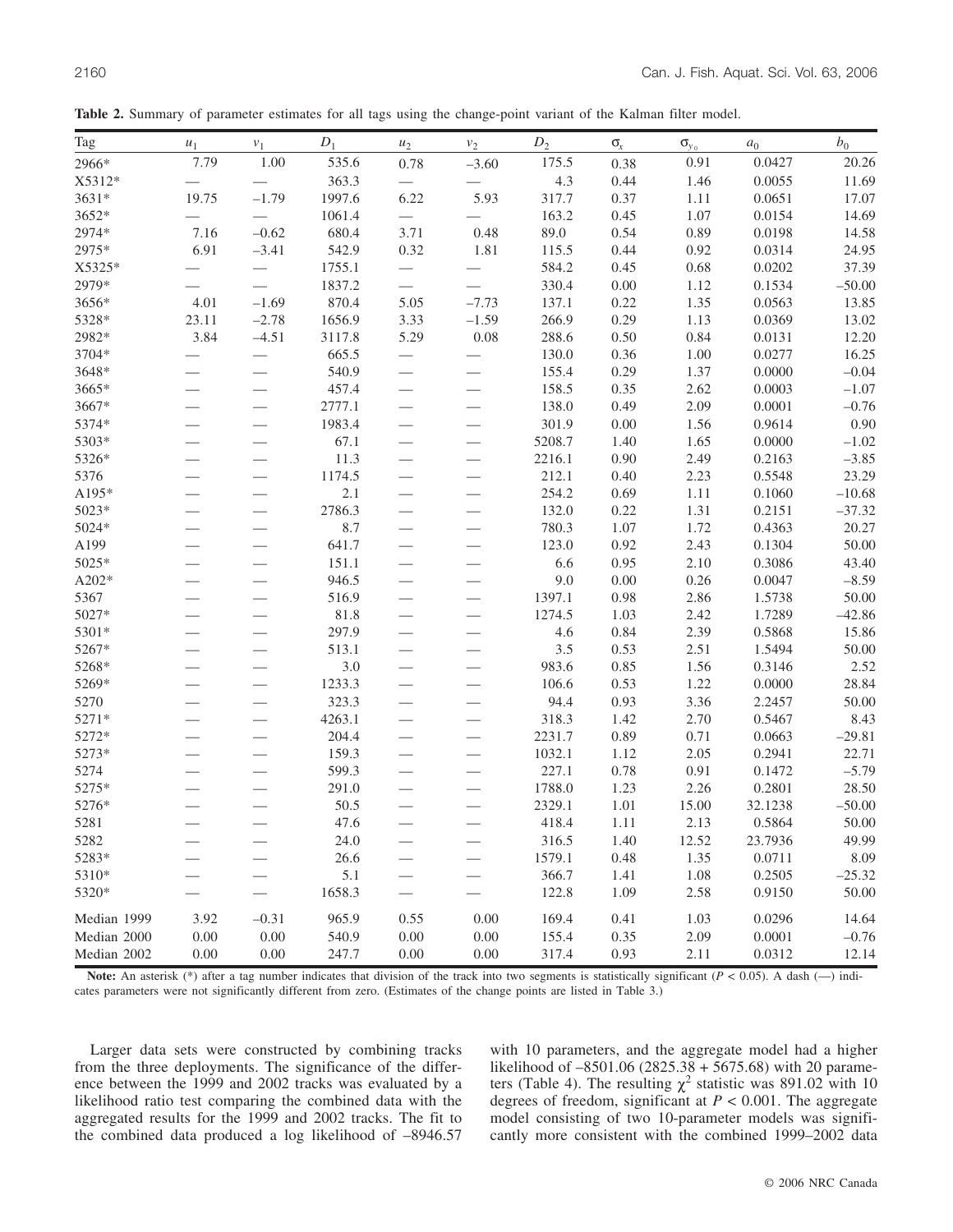than a single 10-parameter model. That is, the movements recorded by the 1999 and 2002 deployments were significantly different.

This result is not surprising, since the parameters estimated from these two data sets differ in almost all respects. The geolocation errors are higher for the 2002 deployments than for the 1999 deployments. The estimates of both dispersive and directed movement parameters are higher for the 1999 deployment. The directions of movement, particularly in the offshore area, also differ. The movement of tags from the 1999 deployment show a strong easterly orientation  $(H_2 = 92^{\circ})$  compared with a northwest orientation for the 2002 deployment  $(H_2 = 319^{\circ})$ .

The positions of 100 simulated tagged fish after different periods at liberty (Fig. 5) using the movement parameters estimated from the 1999 and 2002 deployments are shown in Table 4. These two sets of movement parameters produce very different tag distributions over time. The distribution predicted from the 1999 estimated movement pattern covers most of the North Atlantic Ocean, with nearly all tags crossing the 45°W stock separation line in less than 12 months. In contrast, the distribution predicted from the estimated 2002 movement pattern is largely confined to the western North Atlantic, with no tags crossing 45°W longitude.

## **Discussion**

Estimation of latitude from light data is nearly impossible during the time period surrounding the equinox because day length is nearly the same at all latitudes. The equinox latitude error model in the KF compensates for this problem by amplifying the error in latitude estimation during equinox periods. The reporting rate of geolocation estimates from PSATs is lowest around the equinoxes and generally less than 50%. When field operations require release of tagged fish at times of year when PSAT data yield few position estimates, the resulting data will be a biased sample of the movement pattern. For example, tags released within 2 weeks of the equinox will not sample the behavior of the animal during its first months at liberty. The 2002 release strategy effectively improved reporting during the first part of the track by releasing more tags earlier in the year during periods not affected by the equinox. Use of multisegment movement models can alleviate this problem by estimating separate parameters for the first and and last part of the track. The multitrack model may further improve coverage of geographically variable behavior by distributing observations more evenly among regions.

The inherent limits of light-based algorithms at the equinox do not entirely account for low position reporting rates in the 2000 and 2002 data. Transmission to Argos satellites is constrained to approximately 10 transmission windows per day (P.W. Howey, Microwave Telemetry Inc., Columbia, Maryland, USA, personal communication). The 1999 tags were transmitting only light and temperature data and were able to transmit a complete daily record in one transmission. The 2000 and 2002 tags were also transmitting depth data and therefore required two transmissions for a complete daily record. These difference could explain the roughly twofold change in position reporting rate. There are multiday gaps in

**Table 3.** Summary of Kalman filter change-point estimates of all tags.

|       |     |               |                | Longitude | Latitude        |
|-------|-----|---------------|----------------|-----------|-----------------|
| Tag   | τ   | Date          | $\overline{P}$ | (°E)      | $({}^{\circ}N)$ |
| 2966  | 153 | 24 Feb. 2000  | 0.0010         | 318.43    | 42.42           |
| X5312 | 252 | 2 June 2000   | 0.0001         | 300.55    | 33.71           |
| 3631  | 49  | 13 Nov. 1999  | < 0.0001       | 311.93    | 39.86           |
| 3652  | 136 | 10 Feb. 2000  | < 0.0001       | 315.91    | 36.89           |
| 2974  | 153 | 4 Mar. 2000   | 0.0001         | 315.35    | 40.75           |
| 2975  | 203 | 22 Apr. 2000  | < 0.0001       | 320.82    | 30.29           |
| X5325 | 33  | 10 Nov. 1999  | 0.0315         | 285.13    | 34.31           |
| 2979  | 71  | 18 Dec. 1999  | 0.0124         | 302.25    | 39.76           |
| 3656  | 137 | 22 Feb. 2000  | < 0.0001       | 302.49    | 33.58           |
| 5328  | 42  | 19 Nov. 1999  | < 0.0001       | 308.80    | 38.35           |
| 2982  | 86  | 2 Jan. 2000   | < 0.0001       | 294.63    | 36.05           |
| 3704  | 206 | 1 May 2000    | < 0.0001       | 308.09    | 33.21           |
| 3648  | 209 | 11 Apr. 2001  | 0.0002         | 307.36    | 33.63           |
| 3665  | 204 | 6 Apr. 2001   | 0.0164         | 311.57    | 33.44           |
| 3667  | 90  | 13 Dec. 2000  | < 0.0001       | 311.31    | 39.70           |
| 5374  | 19  | 27 Aug. 2002  | 0.0006         | 290.29    | 40.60           |
| 5303  | 132 | 27 Dec. 2002  | < 0.0001       | 289.02    | 43.15           |
| 5326  | 84  | 8 Apr. 2003   | 0.0002         | 285.37    | 34.39           |
| 5376  | 20  | 28 Aug. 2002  | 0.0801         | 293.53    | 37.78           |
| A195  | 40  | 10 Sept. 2002 | 0.0184         | 290.78    | 41.97           |
| 5023  | 50  | 27 Sept. 2002 | < 0.0001       | 290.08    | 37.61           |
| 5024  | 30  | 16 Aug. 2002  | 0.0007         | 290.95    | 41.99           |
| A199  | 11  | 12 Aug. 2002  | 0.2444         | 290.17    | 40.77           |
| 5025  | 156 | 20 Dec. 2002  | 0.0092         | 285.65    | 36.60           |
| A202  | 41  | 27 Aug. 2002  | < 0.0001       | 290.18    | 40.29           |
| 5367  | 19  | 27 Aug. 2002  | 0.1706         | 293.92    | 43.67           |
| 5027  | 138 | 2 Dec. 2002   | 0.0012         | 288.08    | 40.13           |
| 5301  | 162 | 17 Jan. 2003  | 0.0189         | 297.77    | 43.31           |
| 5267  | 112 | 21 Nov. 2002  | 0.0074         | 283.01    | 34.29           |
| 5268  | 32  | 9 Sept. 2002  | 0.0001         | 290.82    | 41.86           |
| 5269  | 39  | 9 Sept. 2002  | 0.0264         | 290.46    | 36.82           |
| 5270  | 107 | 16 Nov. 2002  | 0.1162         | 284.83    | 37.17           |
| 5271  | 14  | 15 Aug. 2002  | 0.0052         | 290.40    | 39.74           |
| 5272  | 169 | 17 Jan. 2003  | 0.0055         | 297.27    | 39.89           |
| 5273  | 206 | 23 Feb. 2003  | 0.0396         | 283.34    | 33.86           |
| 5274  | 106 | 15 Nov. 2002  | 0.1722         | 294.69    | 45.31           |
| 5275  | 199 | 16 Feb. 2003  | 0.0082         | 283.20    | 39.59           |
| 5276  | 162 | 10 Jan. 2003  | < 0.0001       | 290.86    | 39.66           |
| 5281  | 115 | 24 Nov. 2002  | 0.0797         | 291.80    | 40.94           |
| 5282  | 125 | 4 Dec. 2002   | 0.1632         | 292.09    | 42.43           |
| 5283  | 29  | 30 Aug. 2002  | 0.0062         | 288.20    | 41.37           |
| 5310  | 13  | 21 Aug. 2002  | 0.0475         | 291.03    | 41.90           |
| 5320  | 9   | 17 Aug. 2002  | 0.0119         | 290.05    | 38.40           |

**Note:** τ is the estimated day at liberty estimated for the change point; Date is the estimated date of the change; *P* is the signicance level of the improvement in fit of the two-segment model over the one-segment model; and Longitude and Latitude are the estimated position of the change.

all tracks at times of year other than around the equinox. The loss of 1 day of transmission from the 1999 tags could cause a 10-day gap in the track, and loss of 1 day of transmission from the 2000 and 2002 tags would cause a roughly 5-day gap. Whether these gaps are due to weather or to localized interference with transmission from the tag to the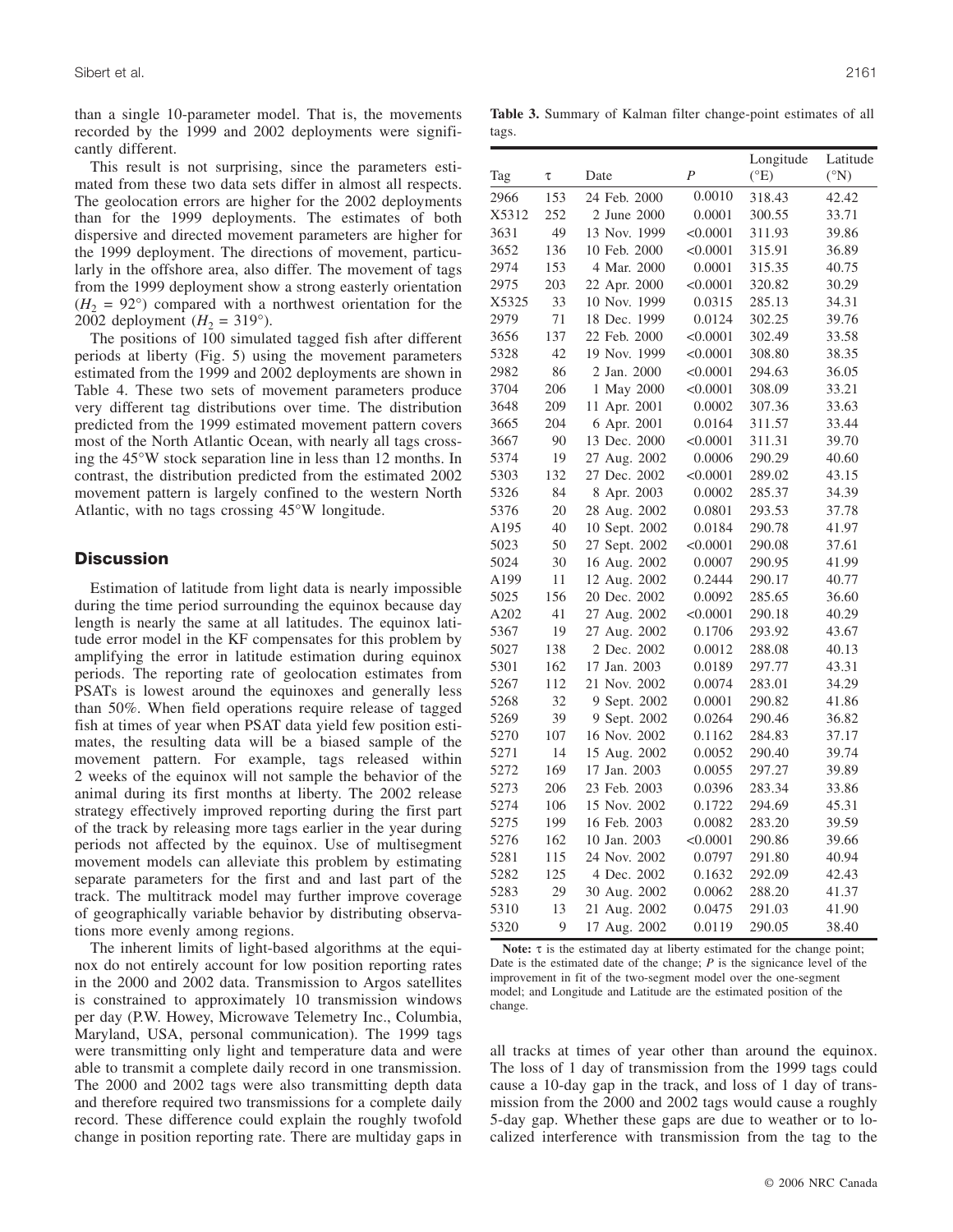**Fig. 3.** Reporting and estimated change-point locations for pop-up satellite archival tags (PSATs) released in 1999 and 2000 (*a*) and in 2002 (*b*). Reporting points are given by triangles  $(\triangle)$ . Change points for  $P \le 0.05$  are plotted with open squares  $(\square)$ ; change points for  $P > 0.05$  are plotted with open circles (O). The inverted triangles ( $\nabla$ ) indicate release position. The heavy black line indicates the boundary between the regions used in the two-segment multitrack analyses. The gray lines indicate the boundaries of the Longhurst (1998) biogeographic provinces in the Northwest Atlantic. NWCS, Northwest Atlantic Shelves; NADR, North Atlantic Drift; GFST, Gulf Steam; NAST, North Atlantic Subtropical Gyre.



satellite is unknown. However, examination of available weather and wave height records during the deployments cannot simply account for the observed transmission gaps.

Wilson et al. (2005) found no evidence of movement east of 45°W longitude based on the positions reported for the 2002 deployment through 1 June 2003. Simulations based on the same data are consistent with this conclusion. The most important difference between the two deployments is between the estimated movement direction in the offshore region. The estimated heading for the 2002 deployments is 319°, a heading that would return a fish to coastal waters if it had moved into the offshore area. In contrast, the estimated heading in the offshore area for the 1999 deployment is 92°, a heading that would start a fish on a transatlantic migration.

Changes in oceanographic conditions such as thermocline depth and sea surface temperature fronts occurred over the tagging periods (M.E. Lutcavage, unpublished data), and shifts in availability of surface schools were reflected in declines in catch per unit of effort (CPUE) for harpoon and purse seine fisheries. PSAT data also recorded shifts in modal depth preferences for bluefin tuna, with fish in 2002 remaining somewhat deeper than fish tagged in 1999–2001 (Wilson et al. 2005).

The result of the two-segment multitrack analysis of the 1999–2001 data is consistent with the hypothesis that bluefin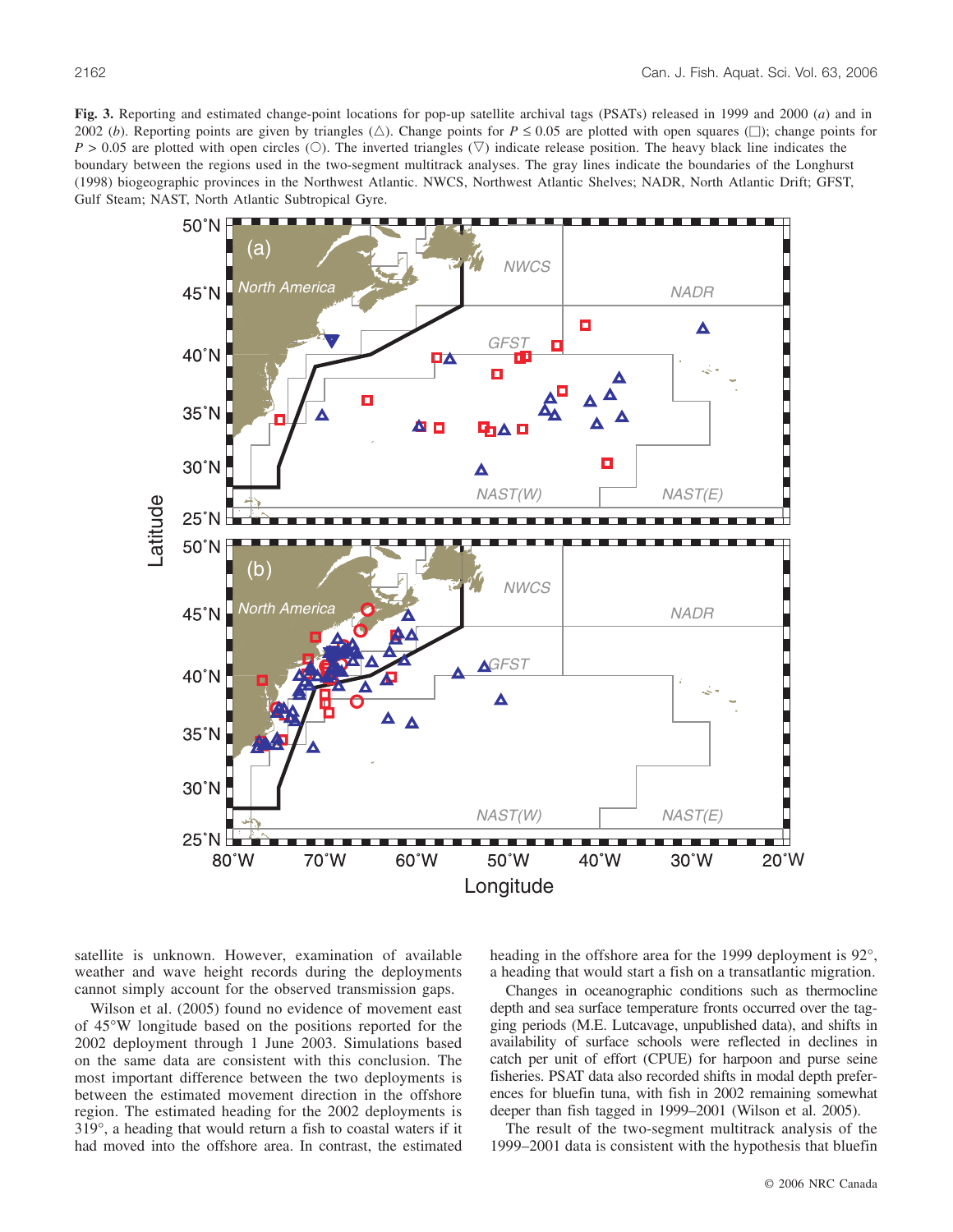|           |                 |                                                          |                         | <b>Table 4.</b> Results of multitrack Kalman filter analyses for the 1999, 2000, and 2002 deployments.                                                  |                |                                                                              |                |                           |                       |               |                |                |                        |
|-----------|-----------------|----------------------------------------------------------|-------------------------|---------------------------------------------------------------------------------------------------------------------------------------------------------|----------------|------------------------------------------------------------------------------|----------------|---------------------------|-----------------------|---------------|----------------|----------------|------------------------|
|           |                 |                                                          |                         | (a) The negative log-likelihood value, number of parameters, and estimates of geolocation errors.                                                       |                |                                                                              |                |                           |                       |               |                |                |                        |
| Year      | Tracks          | $- \log L$                                               | $\overline{\mathbf{z}}$ | ರ್                                                                                                                                                      | ರೆ             | $\sigma_{\!\scriptscriptstyle (\!\chi\!)}^{\!\scriptscriptstyle (\!\chi\!)}$ | a <sub>0</sub> | $b_0$                     |                       |               |                |                |                        |
| 1999      |                 | 2825.38                                                  |                         | 0.38                                                                                                                                                    | 1.20           | 1.26                                                                         | 0.00585        | 14.07                     |                       |               |                |                |                        |
|           |                 | 787.836                                                  |                         | 0.43                                                                                                                                                    |                |                                                                              |                |                           |                       |               |                |                |                        |
| 2002      | $^{28}$         | 5675.68                                                  |                         | 1.07                                                                                                                                                    | 2.48           | $2.51$<br>$2.59$                                                             | 0.54144        | $-0.60$<br>20.25<br>14.25 |                       |               |                |                |                        |
| 1999+2002 | $\frac{1}{2}$   | 8946.57                                                  |                         | 0.85                                                                                                                                                    | 1.51           | 1.73                                                                         | 0.04658        |                           |                       |               |                |                |                        |
| Aggregate | $\overline{0}$  | 8501.06                                                  | $\overline{c}$          |                                                                                                                                                         |                |                                                                              |                |                           |                       |               |                |                |                        |
|           |                 | (b) Estimates of movement parameters for the inshore and |                         | offshore regions.                                                                                                                                       |                |                                                                              |                |                           |                       |               |                |                |                        |
|           |                 | Inshore                                                  |                         |                                                                                                                                                         |                |                                                                              |                | Offshore                  |                       |               |                |                |                        |
| Year      | Tracks          |                                                          | $\mu_1$                 | $\overline{r}$                                                                                                                                          | $\overline{Q}$ | Σ                                                                            | H.             | $\Gamma_2$                | $\tilde{\mathcal{M}}$ | $\frac{5}{2}$ | $D_2$          | $S_2$          | $H_2$                  |
| 1999      | $\supseteq$     | $\frac{1}{4}$                                            | 2.86                    | $-14.00$                                                                                                                                                | 1221.3         | 14.29                                                                        | 168.4          | 588                       | 7.29                  | $-0.28$       | 812.6          | 7.30           |                        |
| 2000      |                 |                                                          | 5.61                    | 3.00                                                                                                                                                    | 1984.3         | 6.36                                                                         | 61.9           | 119                       | 3.70                  | $-1.46$       | 317.8<br>685.8 | $3.98$<br>1.83 | 92.2<br>111.5<br>319.2 |
| 2002      | $^{28}$         | 1139                                                     | FÖ.                     | $-1.33$                                                                                                                                                 | 334.8          | 1.69                                                                         | 142.1          | 228                       | $-1.20$               | 1.39          |                |                |                        |
| 1999+2002 | $\overline{40}$ | 1280                                                     | <u>์ลู</u>              | $-2.11$                                                                                                                                                 | 486.0          | 2.43                                                                         | 150.2          | 913                       | 3.15                  | 0.11          | 632.5          | 3.16           | 88.0                   |
|           |                 |                                                          |                         | Note: Tracks refers to the number of tracks included in the model. Aggregate is the aggregated model consisting of the sum of the 1999 and 2002 models. |                |                                                                              |                |                           |                       |               |                |                |                        |



**Fig. 4.** Days at liberty prior to tag shedding. Data for 1999–2000 illustrates days prior to the estimated change point for the 1999 and 2000 deployments; data for 2002 illustrates days prior to re porting date for 2002 deployments. The boxes indicate the interquartile range (i.e., the area encompassing the central 50% of the time intervals). The horizontal line within the box indi cates the median. The range bars extend outside the boxes to the most extreme data point, which is no more than 1.5 times the interquartile range.



tuna change their behavior when they move away from the coast and the NWCS province to begin a transatlantic migration. After leaving the shelf, bluefin feeding dependencies shift from demersal fishes (i.e., Atlantic herring (*Clupea herrengus*), Atlantic mackerel (*Scomber scombrus*), and American sand lance (*Ammodytes americanus*)) to squid, octopods, and mesopelagic fishes (Matthews et al. 1977). Longline catches (Wilson 1965; Shingu et al. 1975) and also PSAT data show that depth associations shift, especially near the Gulf Stream boundary (Wilson et al. 2005).

Differences in apparent behavior recorded by the tags de ployed in different years suggest significant interannual vari ability in the movement and distribution of Atlantic bluefin tuna. Mather (1980) showed that transatlantic migration of large and small bluefin tuna varied strongly from year to year and hypothesized that it might be linked to oceano graphic conditions. The fish tagged in 1999 and 2000 were larger than those tagged in 2002, and there were environmen tal differences between the two periods as well. In 1996, the North Atlantic Oscillation (NAO) index exhibited the largest single-year drop in the 20th century, attaining a negative value not seen since the 1960s, and hydrographic conditions in the mid-Atlantic Bight did not return to their pre-1996 state until the end of 1999 (Smith et al. 2001; Greene and Pershing 2003). These changes had a profound impact on water temperatures (Slonosky and Yiou 2002) and zooplank ton communities (Smith et al. 2001) and almost certainly al tered the forage base for bluefin tuna. For example, the chlorophyll content in the NWCS during the summer months of 1999 was 25% lower than during the summer months of 2002 (Fig. 6). The 1999 deployment occurred during a pe -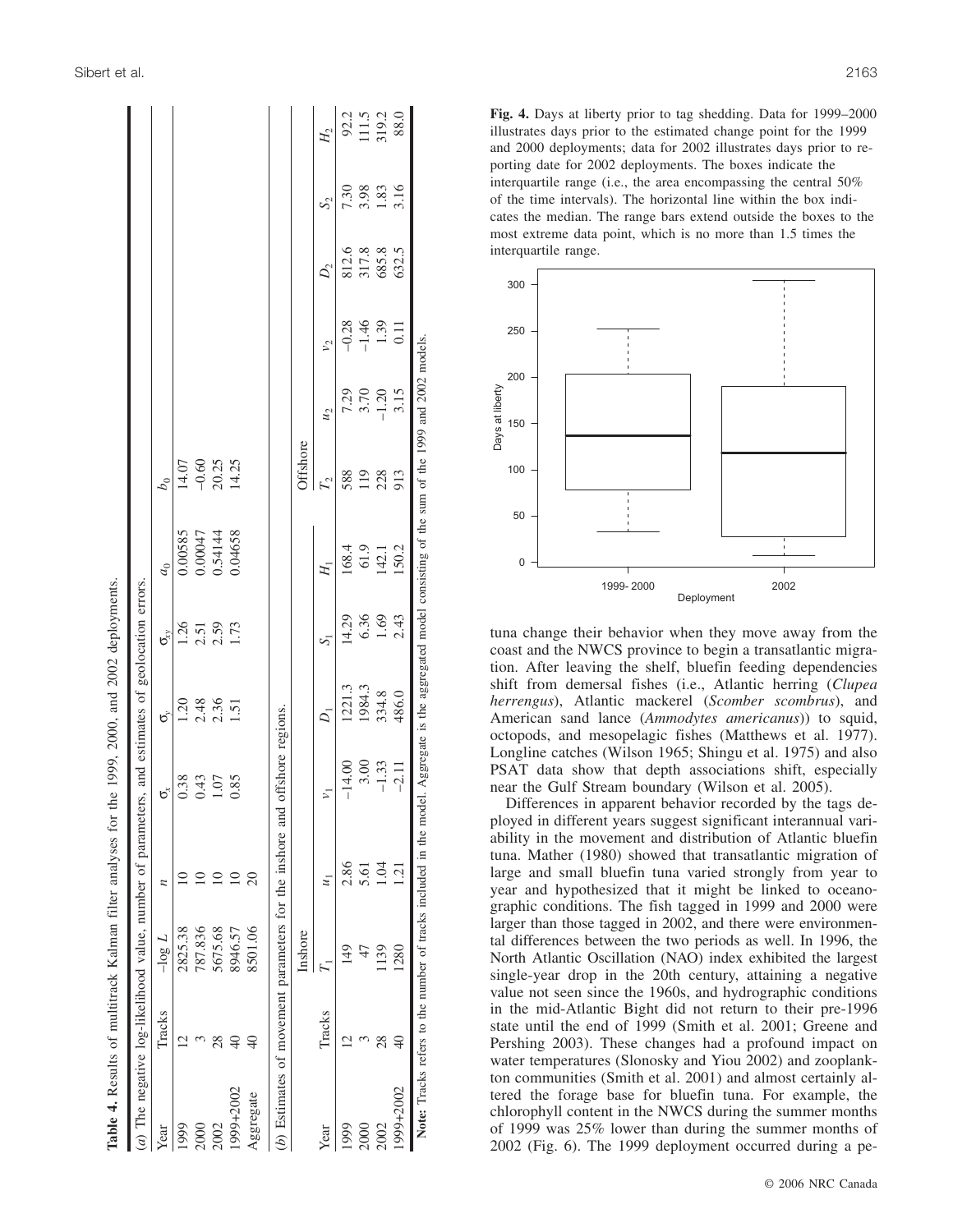

**Fig. 5.** Simulated positions of 100 tagged fish after 30 days (+), 90 days ( $\triangle$ ), and 1 year ( $\heartsuit$ ) at liberty. Distribution was computed using *u*, *v*, and *D* estimated from the 1999 (*a*) and 2002 (*b*) deployments. The broken line at 45°W longitude is the line used to separate bluefin tuna (*Thunnus thynnus*) stock management units. The inverted triangle  $(\nabla)$  indicates release position.

riod of rapid transition from a negative to a positive phase of the NAO just prior to the end of the recovery period from this major oceanographic change (Fig. 7). Changes in thermal structure and chlorophyll content are not equivalent to changes in tuna forage. Some lapse of time is required for a forage base for top predators to develop from primary productivity (Vinogradov 1981; Jaquet and Whitehead 1996; Gascuel et al. 2005). Lehodey et al. (1998) modeled the forage base for Pacific skipjack tuna (*Katsuwonus pelamis*) using a time lag of 90 days between primary production and forage production. Low productivity from May through July could translate into low forage abundance in September,

when the fish tagged in 1999 exited the NWCS province. Our results are consistent with Mather's hypothesis that transatlantic migration is size-dependent and related to environmental conditions in the western Atlantic.

Tag shedding is an chronic problem in the use of pop-up tags (Holland and Braun 2003). The tags used in 2002 were equipped to detect shedding, but that technology was not available in the first generation PSATs used for the 1999 and 2000 deployments. We address the tag shedding problem in data from these tags by attempting to estimate the shedding date and position using the change-point variant of the KF model. The change-point model was able to detect substan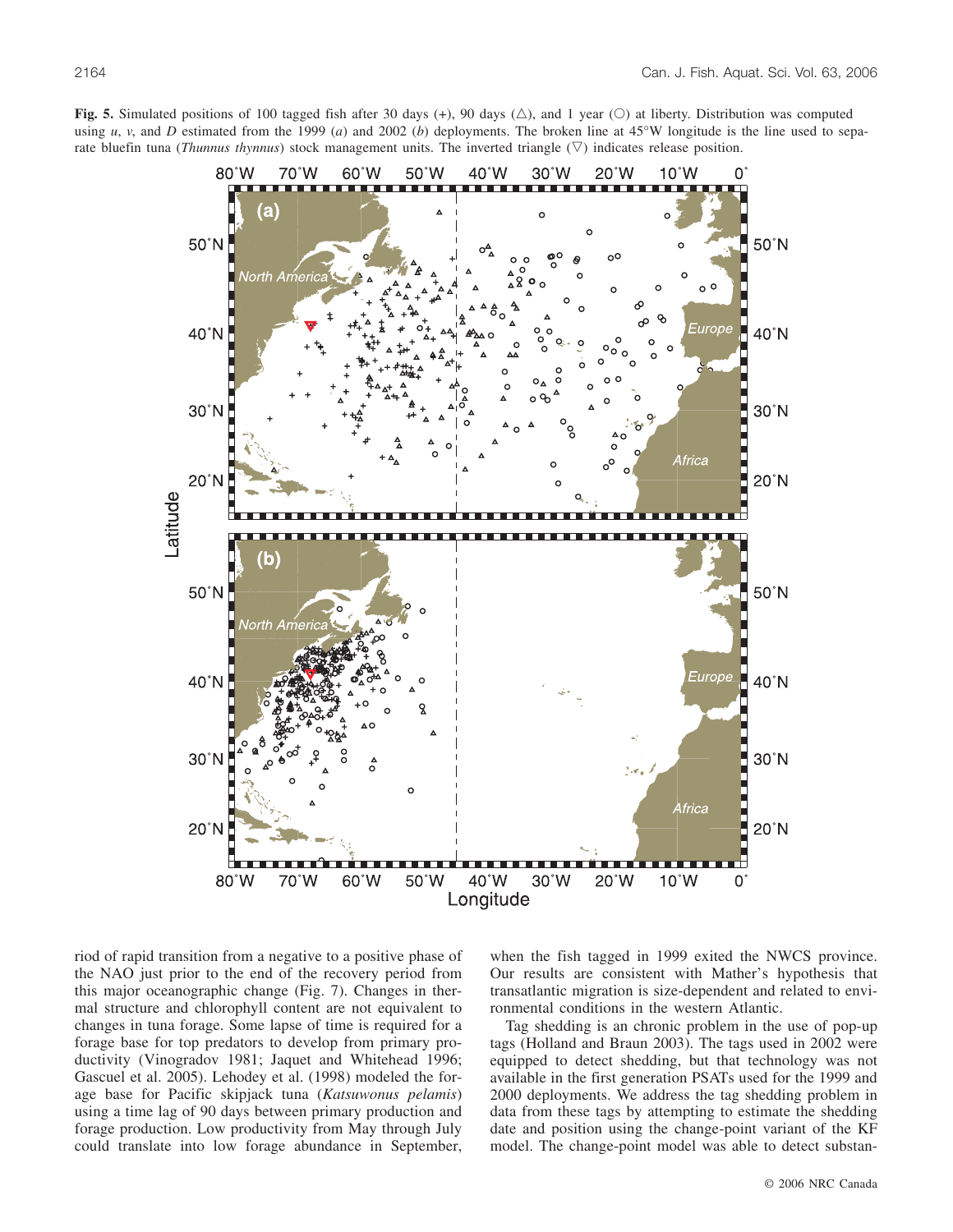**Fig. 6.** Average monthly chlorophyll content of the water in the Northwest Atlantic Shelves province from SeaWiFS data. The horizontal lines indicate the average chlorophyll content in the province for the months of May, June, July, and August. Inverted triangles indicate deployment dates.



**Fig. 7.** Twelve-month leading moving average of the North Atlantic Oscillation for 1999 through 2003. Inverted triangles indicate deployment dates. Data are from the National Oceanic and Atmospheric Administration (NOAA) Climate Prediction Center website (http://www.cpc.ncep.noaa.gov/data/teledoc/nao.shtml).



tial differences in apparent movement in two-segment tracks, and the estimated times to shedding are comparable with those recorded by the tags used in the 2002 deployment. Thus we accept the conclusion that the results of the combined 1999 multitrack analysis represent the movement of the bluefin population during the last quarter of 1999. The results of treating the tracks from the two deployment periods as samples of a larger population of tracks using the multitrack model strongly indicate interannual differences in

The joint influence of environment and age on the distribution of bluefin tuna is well known. Mather (1980) indicated that transatlantic mixing could be attributed to both environmental variability and size, and Tiews (1963) attributed eastward movement to the availability of food. Since the fish taggged in 2002 were considerably smaller than those taged in 1999–2000, the results presented here cannot discrimate between envrionment and age. Indeed, it is probably unrealistic to search for a single cause. Regardless of the causes of the interannual variability, the differences have profound fishery management implications, because in some years, most of the population may cross the current stock separation line at 45°W longitude. Other spatially fixed management frameworks, such as those recently proposed by International Commission for the Conservation of Atlantic Tunas (ICCAT 2002), will also be impacted by interannual variability, as noted by Powers and Porch (2004). The possibility of environmental controls mediating the distribution of the stock should be seriously considered by fishery managers when geographically assigning catch quotas or in defining alternative fishery management strategies.

## **Acknowledgements**

movement.

The work described in this paper was partly sponsored by the University of Hawai'i Pelagic Fisheries Research Program under cooperative agreement No. NA17RJ1230 from the National Oceanic and Atmospheric Administration, a grant from the National Marine Fisheries Service (grant No. NA15FM2840) to Molly Lutcavage, and the Scaling from Individual to Population (SLIP) research school under the Danish Network for Fisheries and Aquaculture Research (www.fishnet.dk) financed by the Danish Ministry for Food, Agriculture and Fisheries and the Danish Agricultural and Veterinary Research Council. We thank Pierre Kleiber and Alain Fonteneau for assistance with mapping the Longhurst provinces, Paul Howey of Microwave Telemetry Inc. for taking the time to clearly explain the fine points of transmitting tag data via the Argos system, and Russell Moffitt for aggregating the chlorophyll data into the Longhurst provinces. We also thank the SeaWiFS Project (Code 970.2) and the Goddard Earth Sciences Data and Information Services Center – Distributed Active Archive Center (Code 902) at the Goddard Space Flight Center, Greenbelt, Maryland, for the production and distribution of these data, respectively, activities which are sponsored by NASA's Earth Science Enterprise.

# **References**

- Arnold, G., and Dewar, H. 2001. Electronic tags in marine fisheries research: a 30-year perspective. *In* Electronic tagging and tracking in marine fisheries reviews: methods and technologies in fish biology and fisheries. *Edited by* J.R. Sibert and J.L. Nielsen. Kluwer Academic Press, Dordrecht. pp. 7–64.
- Block, B.A., Dewar, H., Blackwell, S.B., Williams, T.D., Prince, E.E., Farwell, C.J., Boustany, A., Teo, S.L., Seitz, A., Walli, A., and Fudge, D. 2001. Migratory movements, depth preferences, and thermal biology of Atlantic bluefin tuna. Science (Washington, D.C.), **293**: 1310–1314.